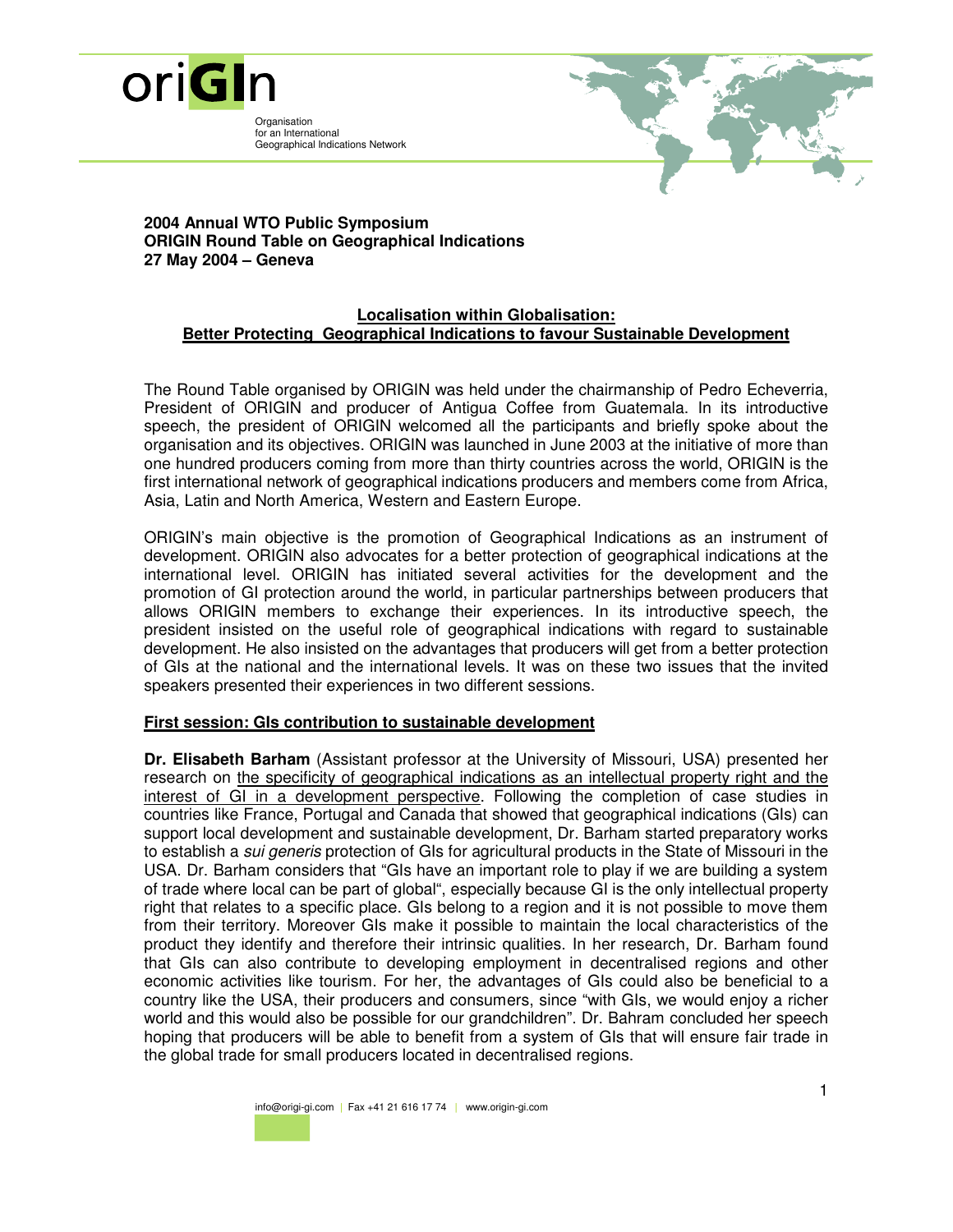

Following this introduction a panel of three speakers presented their experiences on the contribution of GIs to sustainable development.

**Mrs Zoubida Charrouf** (Representative of the Argan Oil producers, Morocco) presented the potential of GI for developing countries through the example of the Argan Oil. The project of the Argan Oil is the perfect illustration of the numerous and positive impacts that a well organised and developed GI can have on the local, economic and social development of a region:

- $\triangleright$  Thousands of people live on the production of the Argan Oil in a very poor region of Morocco and most of them are women
- $\triangleright$  The valorisation of the product is accompanied by development of new economic activities in the region, like tourism or little shops close to the cooperative
- $\triangleright$  Alphabetisation campaign has been launched in order to enable the continuity of the project among the women
- $\triangleright$  Trees are planted regularly to enable a production on the long run, to help the fight against the progression of the desert and the erosion of the land, to prevent rural exodus and to ensure a preservation of the biodiversity.

But Mrs Charrouf clearly pointed out that to enjoy all these benefits, it is essential to valorise the product and to make the local producers aware of its great value. Scientific researches were therefore launched confirming the medical, cosmetic and nutritive qualities of the Argan Oil, all qualities that were part of the traditional knowledge of the local population. In addition, a process aimed to get together all the actors of the Argan Oil was launched in order to get a protection through GI. Mrs Charrouf is convinced that a protection through GI is the best solution to allow this project to continue to have its positive impacts. The development of GI on a typical product such as the Argan Oil will provide increasing income for the local producers and will enable them to keep the economic benefits in the region by controlling all the fabrication steps of the production.

**Mr. Jean-Jaques Bret** (Director Comité Interprofessionel du Comté, France) presented the economic value of the GI for the Comté cheese region. Comté cheese comes from the Franche-Comté, a region where only pasturage is possible. Without the development and the valorisation of the production of Comté cheese, the region would have known desertification and rural exodus. The GI Comté is based on handmade activities and small farms; the production of Comté requires therefore more workers than an industrial production of cheese. The demand of consumers for quality is also met with GI products, since traditional characteristic and qualities are ensured by the GI.

Mr. Bret sent out a clear message to the WTO negotiators: "we can very well understand people who fear distortion in trade. This would be legitimate if the objective of enhancing the protection of GIs at the international level would have been to give the advantage to a big European group against a big American group. However, the logic and the objective of a better protection of GI is absolutely not this one; GIs has a local history, based on tradition, on men". Moreover, he stressed that the protection of the GI Comté does not mean that other producers cannot produce a similar cheese; they just cannot use the name "Comté" on their cheese. For Mr. Bret, the absence of an effective protection for GIs will have for consequences the end of the

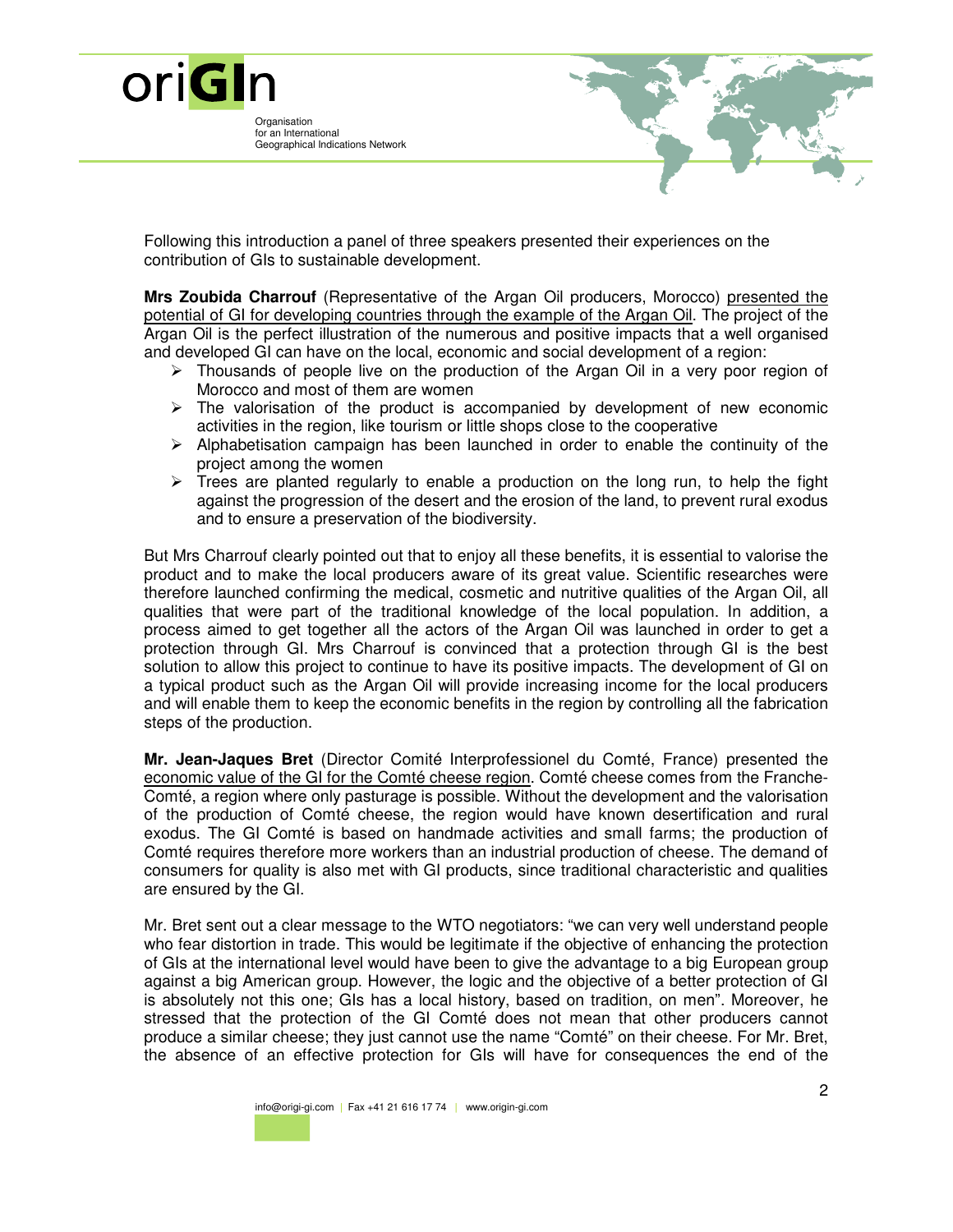Organisation for an International Geographical Indications Network

oriGIn



production in difficult regions and the movement of population from the country towards the cities. He concluded by saying that "GIs go over national cleavages, since every country has local production with geographical or traditional denominations. GIs are part of the national patrimony that everybody wants to protect".

**Mrs. Agnes Nyaga** (Vice President of ORIGIN for Africa and representative of the Kenyan Tea Board, Kenya) presented an African perspective of the fight against costly abuses and freeriders and the importance of extension for developing countries producers. Explaining that GIs are a new concept for African countries, Mrs Nyaga indicated the necessity to continue to better develop the awareness of the African producers on the potential of this intellectual property right. For her, GIs can help producers to better market their unique and differentiated products and ensure better market access. Taking the example of the Kenyan tea, she explained how GIs can allow producers to benefit from the added value brought to the products along the supply chain. For Mrs Nyaga, "GIs can play an important role for African countries which have an economy based on agriculture. They can contribute to the realisation of government policies on poverty eradication and sustainable development".

## **Second session: The case for better protection of GIs in the DDA framework.**

**Brigadier Anil Adlakha** (Executive Director All Indian Rice exporters Association, India Vice-President of ORIGIN for Asia) introduced the second session devoted to the Doha Development Agenda (DDA) framework. He recalled that the producers' of the GI's objectives with regard to the enhancement of the protection of GIs in the DDA cover both the extension of the protection under Article 23 of TRIPS Agreement to all GI products and the establishment of a legallybinding multilateral register. He also pointed out the advantages for the protection of GI's and the costs and their importance for consumers. He concluded by saying: "the WTO must respond positively to our request as better GI protection would benefit millions of people who are depending on traditional and local GI products. This could become a key success factor for the Doha Development Agenda (DDA)".

**Mrs. Dawnine Dyer** (representative of the Napa Valley Vintners Association, USA) gave an American perspective on the ongoing negotiations on GIs in the DDA, explaining the importance of a better GI protection for Napa Valley wine producers. Explaining the system of protection that exists in the United States and in the State of California for the protection of GIs for wines, Mrs Dyer recognised the economic value of place and place names for the commercialisation of typical products such as wines. Such products take all their characteristics, qualities and reputation from the place where they are produced. She also pointed out the huge costs that Napa Valley wine producers have to defend their trademark "Nappa". Outlining some deficiencies of the current protection existing for GIs for wine in the US, she stated the strong interest and support of her association to enhance the protection of GIs for wines by the US government, in order, for instance, to better prevent the abusive use of GIs in advertising or trademarks that mislead the public.

**Mr Feng Li Ming** (Director, Camus Cognac, China) gave a Chinese perspective on the ongoing negotiations on GIs in the DDA, explaining the interest of GIs for Chinese producers and the importance of a better protection of GI at the international level. The legal work on the